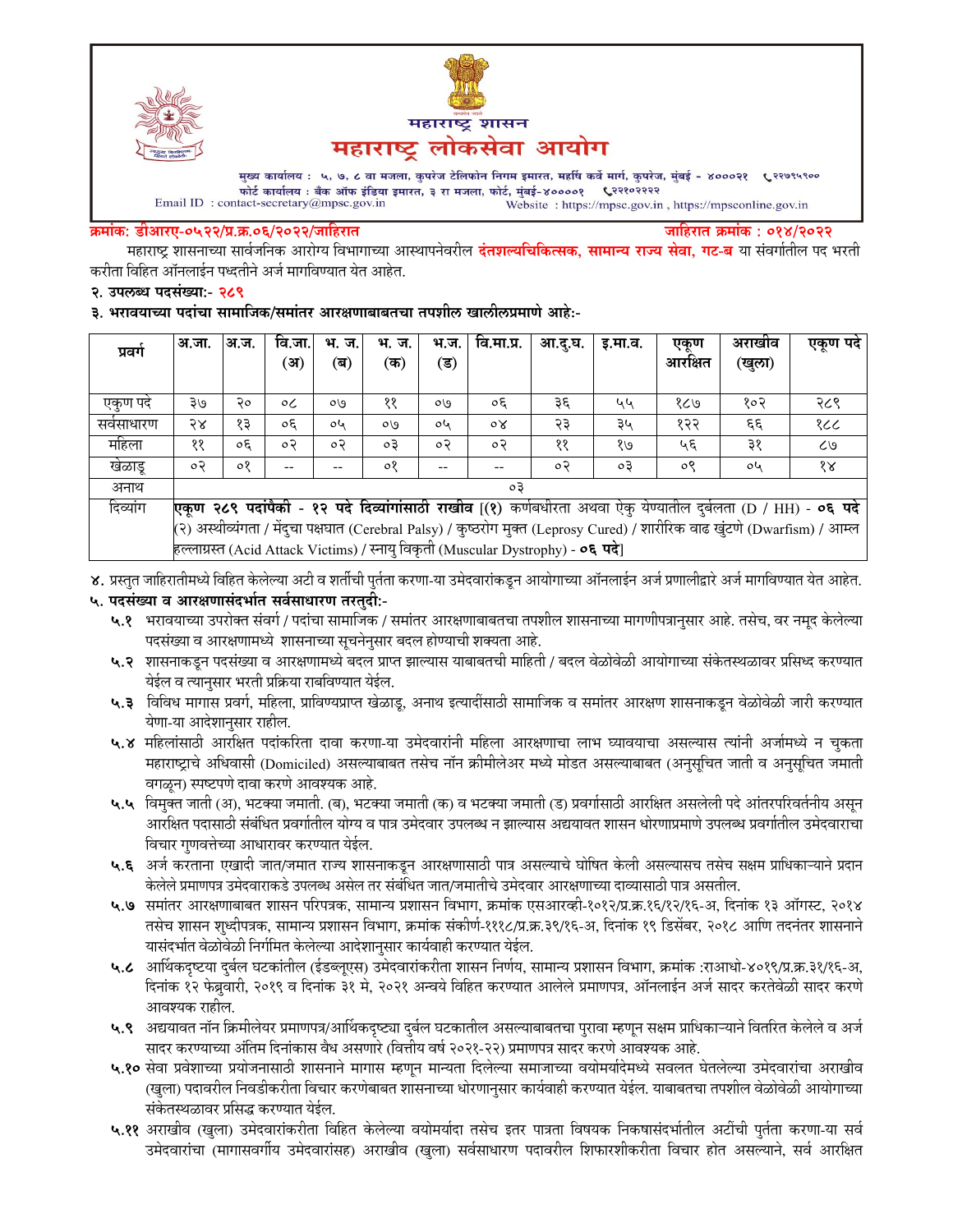प्रवर्गातील उमेदवारांनी त्यांच्या प्रवर्गासाठी पद आरक्षित/उपलब्ध नसले तरी, अर्जामध्ये त्यांच्या मूळ प्रवर्गासंदभांतील माहिती अचूकपणे नमूद करणे बंधनकारक आहे.

- ५.१२ कोणत्याही प्रकारच्या आरक्षणाचा लाभ हा केवळ महाराष्ट्राचे सर्वसाधारण रहिवासी असणाऱ्या उमेदवारांना अनुज्ञेय आहे. सर्वसाधारण रहिवासी या संज्ञेला भारतीय लोकप्रतिनिधत्व कायदा १९५० च्या कलम २० अनुसार जो अर्थ आहे तोच अर्थ असेल.
- ५.१३ कोणत्याही प्रकारच्या आरक्षणाचा (सामाजिक अथवा समांतर) अथवा सोयी सवलतींचा दावा करणा-या उमेदवाराकडे संबंधित कायदा / नियम / आदेशानुसार विहित नमुन्यातील प्रस्तुत जाहिरातीस अनुसरुन अर्ज स्वीकारण्यासाठी विहित केलेल्या दिनांकापूर्वीचे वैध प्रमाणपत्र उपलब्ध असणे अनिवार्य आहे.
- ५.१४ सामाजिक व समांतर आरक्षणासंदर्भात विविध न्यायालयामध्ये दाखल न्यायप्रविष्ट प्रकरणी अंतिम निर्णयाच्या अधीन राहून पदभरतीची कार्यवाही करण्यात येईल.

## ५.१५ खेळाडू आरक्षण :-

- ५.१५.१ शासन निर्णय, शालेय शिक्षण व क्रीडा विभाग, क्रमांक: राक्रीधो-२००२/प्र.क्र.६८/क्रीयुसे-२, दिनांक १ जुलै, २०१६, तसेच शासन शुध्दीपत्रक, शालेय शिक्षण व क्रीडा विभाग, क्रमांक:राक्रीधो-२००२/प्र.क.६८/क्रीयुसे-२, दिनांक १८ ऑगस्ट, २०१६, शुध्दीपत्रक क्रमांक:राक्रीधो-२००२/प्र.क्र.६८/क्रीयुसे-२, दिनांक ११ मार्च, २०१९ व शासन शुद्धिपत्रक, शालेय शिक्षण व क्रीडा विभाग, क्रमांक : राक्रीधो-२००२/प्र.क्र.६८/क्रीयुसे-२, दिनांक २४ ऑक्टोबर, २०१९ आणि तदनंतर शासनाने यासंदर्भात वेळोवेळी निर्गमित केलेल्या आदेशानुसार प्राविण्य प्राप्त खेळाडू आरक्षणासंदर्भात तसेच वयोमर्यादेतील सवलतीसंदर्भात कार्यवाही करण्यात येईल.
- ५.१५.२ प्राविण्य प्राप्त खेळाडू व्यक्तींसाठी असलेल्या आरक्षणाचा दावा करणा-या उमेदवारांच्या बाबतीत क्रीडा विषयक विहित अर्हता धारण करीत असल्याबाबत सक्षम प्राधिका-याने प्रमाणित केलेले पात्र खेळाचे प्राविण्य प्रमाणपत्र पूर्व परीक्षेस अर्ज सादर करण्याच्या अंतिम दिनांकाचे किंवा तत्पूर्वीचे असणे बंधनकारक आहे.
- ५.१५.३ खेळाचे प्राविण्य प्रमाणपत्र योग्य दर्जाचे असल्याबाबत तसेच तो खेळाडू उमेदवार खेळाडूसाठी आरक्षित पदावरील निवडीकरीता पात्र ठरतो, याविषयीच्या पडताळणीकरीता त्यांचे प्राविण्य प्रमाणपत्र संबंधित विभागीय उपसंचालक कार्यालयाकडे पूर्व परीक्षेस अर्ज सादर करण्याच्या दिनांकापूर्वीच सादर केलेले असणे बंधनकारक आहे. अन्यथा प्राविण्य प्राप्त खेळाडूसाठी आरक्षणाकरीता पात्र समजण्यात येणार नाही.
- ५.१५.४ कागदपत्रे पडताळणी/मुलाखतीच्यावेळी खेळाडू उमेदवारांनी विहित अर्हता धारण करीत असल्याबाबत सक्षम प्राधिका-याने प्रमाणित केलेले प्राविण्य प्रमाणपत्र तसेच त्यांचे प्राविण्य प्रमाणपत्र योग्य असल्याबाबत तसेच खेळाडू कोणत्या संवर्गातील खेळाडूसाठी आरक्षित पदावरील निवडीकरीता पात्र ठरतो, याविषयीचा सक्षम प्राधिका-याने प्रदान केलेले प्राविण्य प्रमाणपत्र पडताळणीबाबतचा अहवाल सादर केला तरच उमेदवारांचा संबंधित संवर्गातील खेळाडूसाठी आरक्षित पदावर शिफारशी/नियुक्तीकरीता विचार करण्यात येईल.
- ५.१५.५ एकापेक्षा जास्त खेळांची प्राविण्य प्रमाणपत्रे असणा-या खेळाडू उमेदवाराने एकाच वेळेस सर्व खेळांची प्राविण्य प्रमाणपत्रे प्रमाणित करण्याकरीता संबंधित उपसंचालक कार्यालयाकडे सादर करणे बंधनकारक आहे.

## ५.१६ दिव्यांग आरक्षण:-

- ५.**१६.१** दिव्यांग व्यक्ती हक्क अधिनियम २०१६ च्या आधारे शासन निर्णय सामान्य प्रशासन विभाग, क्रमांक दिव्यांग २०१८/प्र.क्र.११४/१६ अ, दिनांक २९ मे, २०१९ तसेच यासंदर्भात शासनाकडून वेळोवेळी जारी करण्यात आलेल्या आदेशानुसार दिव्यांग व्यक्तींच्या आरक्षणासंदर्भात कार्यवाही करण्यात येईल.
- ५.१६.२ शासन निर्णय, सार्वजनिक आरोग्य विभाग, क्रमांक: संकीर्ण-२०२०/प्र.क्र.१०३/समन्वय-२, दिनांक २२ नोव्हेंबर, २०२१ अन्वये खालील दिव्यांग प्रवर्गातील व्यक्ती / उमेदवार सदर पदाकरीता अर्ज करण्यास पात्र आहेत:-

### (1) Hard Hearing, (2) One Leg

- ५.१६.३ दिव्यांग व्यक्तींसाठी असलेली पदे भरावयाच्या एकूण पदसंख्येपैकी असतील.
- ५.**१६.४** दिव्यांग व्यक्तींची संबंधित संवर्ग/पदाकरीता पात्रता शासनाकडून वेळोवेळी निर्गमित केलेल्या आदेशानुसार राहील.
- ५.१६.५ दिव्यांग व्यक्तींसाठी आरक्षित पदांवर शिफारस करताना उमेदवार कोणत्या सामाजिक प्रवर्गातील आहे, याचा विचार न करता दिव्यांग गुणवत्ता क्रमांकानुसार त्यांची शिफारस करण्यात येईल.
- **५.१६.६** संबंधित दिव्यांगत्वाच्या प्रकारचे किमान ४०% दिव्यांगत्वाचे प्रमाणपत्र धारक उमेदवार / व्यक्ती आरक्षण तसेच नियमानुसार अनुज्ञेय सोयी / सवलतीसाठी पात्र असतील.
- ५.१६.७ लक्षणीय दिव्यांगत्व असलेले उमेदवार / व्यक्ती खालील सवलतींच्या दाव्यास पात्र असतील:-

(१) दिव्यांगत्वाचे प्रमाण किमान ४०% अथवा त्यापेक्षा जास्त असल्यास तसेच पद लक्षणीय दिव्यांग व्यक्तींसाठी आरक्षित असल्यास नियमानुसार अनुज्ञेय आरक्षण व इतर सोयी सवलती.

(२) दिव्यांगत्याचे प्रमाण किमान ४०% अथवा त्यापेक्षा जास्त असल्यास तसेच पद संबंधित दिव्यांग प्रकारासाठी सुनिश्चित केले असल्यास नियमानुसार अनुज्ञेय सायी सवलती

- ५.१६.८ लक्षणीय दिव्यांग व्यक्तींसाठी असलेल्या वयोमर्यादेचा अथवा इतर कोणत्याही प्रकारचा फायदा घेऊ इच्छिणा-या उमेदवारांनी शासन निर्णय, सार्वजनिक आरोग्य विभाग, क्रमांक अप्रकि-२०१८/प्र.क्र.४६/आरोग्य-६, दिनांक १४ सप्टेंबर, २०१८ मधील आदेशानुसार केंद्र शासनाच्या www.swavlambancard.gov.in अथवा SADM या संगणकीय प्रणालीदवारे वितरित करण्यात आलेले नवीन नमुन्यातील दिव्यांगत्वाचे प्रमाणपत्र सादर करणे अनिवाये आहे.
- ५.**१६.९** लक्षणीय दिव्यांगत्व असणा-या उमेदवारांना अर्जामध्ये नमूद केलेला दिव्यांगत्वाचा प्रकार / उप प्रकार बदलणे अनुज्ञेय नाही.

५.१७ अनाथ आरक्षण :-

- ५.१७.१ अनाथ व्यक्तींचे आरक्षण शासन निर्णय, महिला व बालविकास विभाग, क्रमांक: अनाथ-२०१८/प्र.क्र.१८२/का-०३, दिनांक २३ ऑगस्ट, २०२१ तसेच यासंदर्भात शासनाकडून वेळोवेळी जारी करण्यात येणा-या आदेशानुसार राहील.
- ५.१७.२ अनाथांसाठी आरक्षित पदावर गुणवत्तेनुसार निवड झालेल्या उमेदवारांचा समावेश उमेदवार ज्या सामाजिक प्रवर्गाचा आहे; त्या प्रवर्गातून करण्यात येईल.
- ५.१७.३ प्रस्तुत पदासाठी अर्जाद्वारे अनाथ आरक्षणाचा दावा केलेल्या उमेदवारांनी दिनांक २३ ऑगस्ट, २०२१ रोजीच्या शासन निर्णयाद्वारे विहित करण्यात आलेल्या कार्यपद्धतीनुसार सुधारित नमुन्यातील अनाथ प्रमाणपत्र व महाराष्ट्र राज्याचे अधिवास प्रमाणपत्र आयोगाकडून निश्चित करण्यात येणाऱ्या विहित कालावधीत सादर करणे आवश्यक राहील. अन्यथा अनाथ आरक्षणाचा दावा विचारात घेतला जाणार नाही.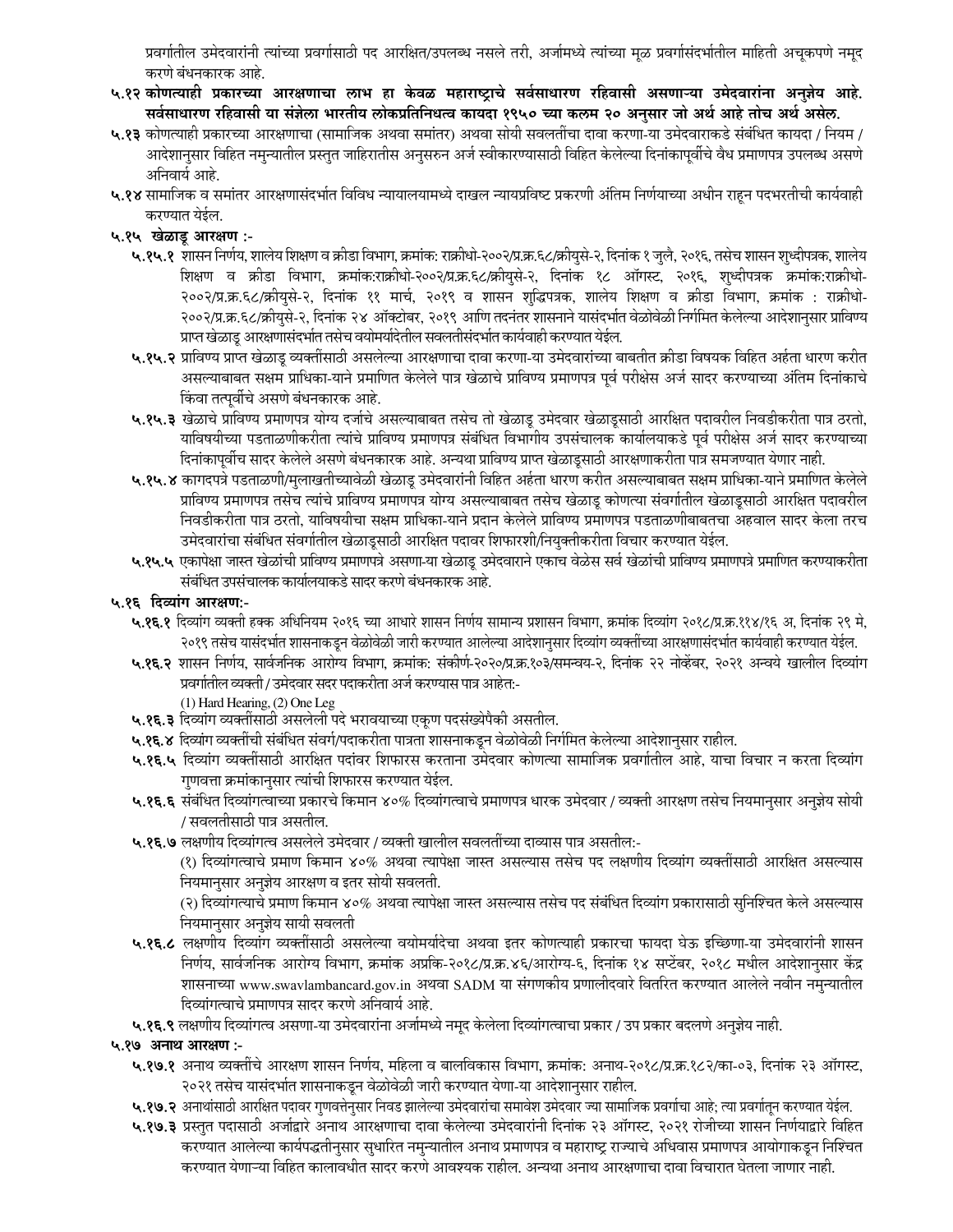### ६. वेतनश्रेणी :-

स्तर एस-२० रुपये ५६,१००/- ते रुपये १,७७,५००/- अधिक नियमानुसार अनुज्ञेय भत्ते.

#### ७. पात्रता :-

### ७.१ भारतीय नागरिकत्व

७.२ वयोमर्यादा :-

| वयामयादा           | किमान                    |                  |                       |                          | कमाल वय       |                                                    |               |                     |
|--------------------|--------------------------|------------------|-----------------------|--------------------------|---------------|----------------------------------------------------|---------------|---------------------|
| गणण्याचा<br>दिनांक | अमागास /<br>मागासवर्गीय/ | अराखीव<br>(खुला) | मागासवगीय/<br>आ.द.घ./ | प्राविण्य प्राप्त खेळाडू |               | माजी सैनिक, आणिबाणी व<br>अल्पसेवा राजदिष्ट अधिकारी |               | दिव्यांग<br>उमेदवार |
|                    | आ. दु. घ.                |                  | अनाथ                  | अराखीव                   | मागासवगीय/    | अराखीव                                             | मागासवगीय/    |                     |
|                    |                          |                  |                       | खुला)                    | आ.दु.घ./ अनाथ | (खुला)                                             | आ.दु.घ./ अनाथ |                     |
| १ जून,<br>२०२२     | १८                       | ३५               | ४०                    | X٥                       | ४०            | सैनिकी सेवेचा कालावधी अधिक<br>३ वर्ष               |               | ४५                  |

७.२.१ महाराष्ट्र शासनाच्या कर्मचा-यांना उच्च वयोमर्यादा लागू नाही.

- ७.२.२ मागासवर्गीय उमेदवार, दिव्यांग आणि खेळाडू यांना असलेली वयोमर्यादेतील शिथिलतेची सवलत यापैकी कोणतेही अधिकत्तम असलेली एकच सवलत देय राहील.
- ७.२.३ असामान्य शैक्षणिक अर्हता किंवा अनुभव किंवा दोन्ही धारण करणाऱ्या उमेदवारांच्या बाबतीत उच्च वयोमर्यादा शिथिलक्षम राहील. परंतु, आयोगाच्या कार्यनियमावलीतील तरतुदीनुसार जेव्हा मुलाखतीसाठी पुरेसे उमेदवार प्राप्त होत नसतील, तेव्हाच सदर तरतुद विचारात घेतला जाईल.
- ७.२.४ अशा प्रत्येक प्रकरणी उपलब्ध उमेदवारांच्या उच्चतम शैक्षणिक अर्हतेच्या दोन स्तर उच्च शैक्षणिक अर्हताप्राप्त उमेदवारच वयोमर्यादेत सवलतीकरीता विचारात घेतले जातील.
- ७.२.५ अनुभवाच्या संदर्भात ज्या पदावरील किमान अनुभव मागितला असेल त्यापेक्षा वरिष्ठ पदावरील अनुभव वयोमर्यादा शिथिल करण्याकरीता विचारात घेतला जाईल.
- ७.२.६ शासन निर्णय, सामान्य प्रशासन विभाग, क्रमांक एसआरव्ही-२०२१/प्र.क्र.६१/कार्या-१२, दिनांक १७ डिसेंबर, २०२१ अनुसार दिनांक १ मार्च, २०२० ते दिनांक १७ डिसेंबर, २०२१ या कालावधीत वयाधिक ठरणारे उमेदवार अर्ज करण्यास पात्र असतील.

# ८. शैक्षणिक अर्हता आणि अनुभव:-

८.१ शैक्षणिक अर्हता:- Possess a degree of Bachelor of Dental Surgery as included in part Ior Part III of the Schedule to the Dentists Act, 1948 (16 of 1948) AND THEREAFTER

- ८.२ अनुभव:- (एक) Have experience of not less than one year as a Clinical Assistant or in any post which in the opinion of the Governemnt is equivalent to or higher than, the post of Clinical Assistant, gained after acquiring the qualification mentioned in 8.1 above.
	- (दोन) Provided futher that, preference may be give to candidates possessing post-graduate qualification in Dental Science.
	- $(\overrightarrow{\pi}$ ) Notwithstanding anything contained in 8.2 ( $(\overrightarrow{\pi})$  above, if at any stage of selection, the Commission is of the opinion that sufficient number of candidates possessing the requisite experience are not available to fill in the vacancies reserved for candidates belonging to the Scheduled Castes, Scheduled Tribes, Denotified Tribes, or Nomadic Tribes, then the Commission may in the matter of such selection, relax the requirement upto 40% in respect of period of experience and select suitable candidates belonging to such Castes or Tribes.

### ८.३ शैक्षणिक अर्हता व अनुभवाचा कालावधी गणना करण्याचा दिनांक:-

- ८.२.१ प्रस्तुत जाहिरातीस अनुसरुन अर्ज सादर करण्यासाठी विहित केलेल्या अंतिम दिनांकास संबंधित शैक्षणिक अर्हता व अनुभव धारण करणे आवश्यक आहे.
- ८.२.२ महाराष्ट्र डेन्टल कोन्सिल ॲक्ट, १९६५ किंवा डेन्टीस्ट ॲक्ट, १९४८ (१९४८ चा १६ वा) अंतर्गत उमेदवारांच्या नावाची नियुक्तीपूर्वी नोंदणी झालेली असणे आवश्यक आहे.

### ८.४ अनुभवाच्या दाव्यांबाबत:-

आयोगाच्या ऑनलाईन अर्ज प्रणालीद्वारे विविध स्वरुपाचे दावे करताना अथवा दावे अद्ययावत करताना प्रस्तुत जाहिरातीस अनुसरुन अनुभवाच्या दाव्यांनुसार पात्र होण्यासाठी उमेदवाराने Nature of Job - Clinical Assistant असे नमूद करणे अनिवार्य आहे. त्याशिवाय, ऑनलाईन अर्ज प्रणालीद्वारे अर्ज स्वीकृत होऊ शकणार नाही.

९. कर्तव्ये व जबाबदा-या:- प्रस्तुत पदाच्या कर्तव्ये व जबाबदा-या याबाबतचा तपशील आयोगाच्या https://mpsc.gov.in या संकेतस्थळावर उपलब्ध आहे.

## १०. निवडप्रकिया:-

- १०.१ प्रस्तुत जाहिरातीमध्ये नमूद केलेली शैक्षणिक अर्हता, अनुभव इत्यादी अर्हता किमान असून, किमान अर्हता धारण केली म्हणून उमेदवार मुलाखतीस बोलाविण्याकरिता पात्र असणार नाही.
- १०.२ जाहिरातीस अनुसरून प्राप्त अर्जाची संख्या आयोगाच्या कार्यनियमावलीतील तरतुदीनुसार वाजवी प्रमाणापेक्षा जास्त असेल आणि अर्ज सादर केलेल्या सर्व पात्र उमेदवारांच्या मुलाखती घेणे सोयीस्कर नसल्यास मुलाखतीसाठी उमेदवारांची संख्या मर्यादित करण्याच्या दृष्टीने जाहिरातीमध्ये नमुद शैक्षणिक अर्हता आणि/अथवा अनुभव यापेक्षा अधिक शैक्षणिक अर्हता/अनुभव किंवा अन्य योग्य निकष यांच्या आधारे अथवा चाळणी परीक्षेद्वारे मलाखतीस पात्र उमेदवारांची संख्या मर्यादित करण्यात येईल.
- १०.३ चाळणी परीक्षा घेण्याचे निश्चित झाल्यास, अर्हता आणि / अथवा अनुभव शिथिल केला जाणार नाही.
- १०.४ चाळणी परिक्षेचा अभ्यासक्रम. परीक्षेचे माध्यम व इतर बाबी (लाग असल्यास) आयोगाच्या संकेतस्थळावर प्रसिध्द करण्यात येतील.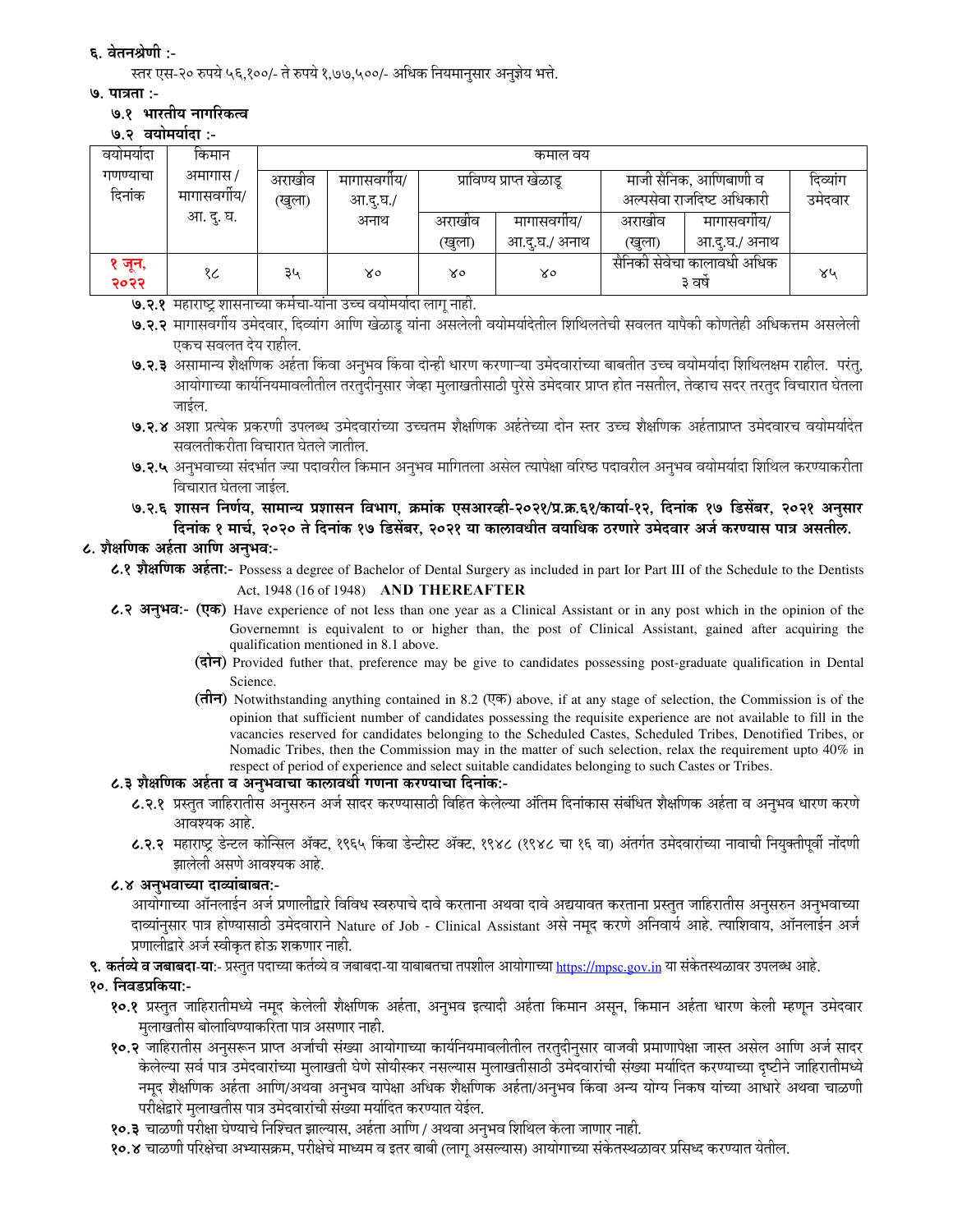- १०.५ चाळणी परीक्षा घेतल्यास चाळणी परीक्षेचे गुण व मुलाखतीचे गुण एकत्रितरित्या विचारात घेऊन तर चाळणी परीक्षा न झाल्यास केवळ मुलाखतीच्या गुणांच्या आधारे उमेदवाराची शिफारस करण्यात येईल.
- १०.६ मुलाखतीमध्ये किमान ४१% व त्यापेक्षा जास्त गुण मिळविणाऱ्या उमेदवारांचाच शिफारशीसाठी विचार केला जाईल.
- १०.७ सेवा भरतीची संपूर्ण निवड प्रक्रिया दंतशल्यचिकित्सक, गट-ब (सेवाप्रवेश नियम) १९९० अथवा तदनंतर शासनाकडून वेळोवेळी करण्यात येणा-या सुधारणा तसेच आयोगाकडून वेळोवेळी सुधारण्यात येणा-या कार्यानयमावलीतील तरतुदीनुसार राबविण्यात येईल.

## ११. अर्ज करण्याची पध्दत :-

### ११.१ अर्ज सादर करण्याचे टप्पे :-

११.१.१ आयोगाच्या ऑनलाईन अर्ज प्रणालीवर यापुर्वी विहित पध्दतीने नोंदणी केली नसल्यास नोंदणी करुन खाते (Profile) तयार करणे.

- ११.१.२ खाते तयार केलेले असल्यास व ते अदययावत करण्याची आवश्यकता असल्यास अद्ययावत करणे.
- ११.१.३ विहित कालावधीत तसेच विहित पध्दतीने आवश्यक कागदपत्रे अपलोड करून अर्ज सादर करणे.
- ११.१.४ परीक्षा शुल्काचा भरणा विहित पध्दतीने करणे.

### ११.२ विहित प्रमाणपत्र/कागदपत्रे अपलोड करणे.

११.२.१ प्रोफाईलद्वारे केलेल्या विविध दाव्यांच्या अनुषंगाने उमेदवाराची पात्रता अजमावल्यानंतर (Check eligibility) उमेदवार जाहिरातीनुसार पात्र ठरत असल्यास अर्ज सादर करताना खालील कागदपत्रे/प्रमाणपत्रे (लागू असलेली) अपलोड करावी लागतील:-

| अ. क्र.                     | प्रमाणपत्र/कागदपत्र                                                                                                          | फाईल       | किमान फाईल | कमाल फाईल |
|-----------------------------|------------------------------------------------------------------------------------------------------------------------------|------------|------------|-----------|
|                             |                                                                                                                              | फॉर्मेट    | साईज (KB)  | साईज (KB) |
| १                           | अर्जातील नावाचा पुरावा (एस.एस.सी. अथवा तत्सम शैक्षणिक अर्हता)                                                                | PDF        | 40         | 400       |
| २                           | वयाचा पुरावा                                                                                                                 | PDF        | 40         | 400       |
| ३                           | शैक्षणिक अर्हता इत्यादीचा पुरावा                                                                                             | <b>PDF</b> | 40         | 400       |
| Χ                           | सामाजिकदृष्टया मागासवर्गीय असल्याबाबतचा पुरावा                                                                               | PDF        | 40         | 400       |
| $\mathcal{L}_{\mathcal{A}}$ | आर्थिकदृष्टया दुर्बल घटकातील असल्याबाबतचा पुरावा                                                                             | <b>PDF</b> | 40         | 400       |
| ξ.                          | अद्ययावत नॉन-क्रिमीलेयर प्रमाणपत्र                                                                                           | <b>PDF</b> | 40         | 400       |
| ٯا                          | पात्र दिव्यांग व्यक्ती असल्याचा पुरावा                                                                                       | PDF        | 40         | 400       |
| $\epsilon$                  | पात्र माजी सैनिक असल्याचा पुरावा                                                                                             | <b>PDF</b> | 40         | 400       |
| ९                           | अनाथ आरक्षणाकरीता पात्र असल्याचा पुरावा                                                                                      | <b>PDF</b> | 40         | 400       |
| १०                          | खेळाडू आरक्षणाकरीता पात्र असल्याचा पुरावा                                                                                    | <b>PDF</b> | 40         | 400       |
| ११                          | अराखीव माहिला, खेळाडू, दिव्यांग, माजी सैनिक आरक्षणाचा दावा असल्यास अधिवास<br>प्रमाणपत्र                                      | <b>PDF</b> | 40         | 400       |
| १२                          | एस.एस.सी. नावात बदल झाल्याचा पुरावा                                                                                          | PDF        | 40         | 400       |
| १३                          | मराठी भाषेचे ज्ञान असल्याचा पुरावा                                                                                           | <b>PDF</b> | 40         | 400       |
| $\delta \mathcal{R}$        | लहान कुटुंबाचे प्रतिज्ञापन                                                                                                   | PDF        | 40         | 400       |
| १५                          | अनुभवाचा पुरावा                                                                                                              |            |            |           |
| १६                          | राज्य शासकीय कर्मचारी यांच्याकरीता वयोमर्यादेतील सवलतीचा दावा असल्यास सादर<br>करावयाचे प्रमाणपत्र                            | <b>PDF</b> | 40         | 400       |
| e/                          | महाराष्ट्र डेन्टल कौन्सिल ॲक्ट, १९६५ किंवा डेन्टीस्ट ॲक्ट, १९४८ (१९४८ चा १६ वा)<br>अन्वये नोंदणी केलेल्या प्रमाणपत्राची प्रत | <b>PDF</b> | 40         | 400       |

- ११.२.२ उपरोक्त प्रमाणपत्र/कागदपत्रे आयोगाच्या संकेतस्थळावरील 'उमेदवारांना सर्वसाधारण सूचना' प्रकरण क्रमांक चार मध्ये नमूद केल्याप्रमाणे असणे अनिवार्य आहे.
- ११.२.३ संबंधित जाहिरातीस अनुसरुन विहित निकष/पात्रता तसेच प्रोफाईलमधील दाव्यांच्या अनुषंगाने प्रमाणपत्रे/कागदपत्रे अपलोड करावी लागतील. प्रोफाईलमधील विविध दाव्यांच्या अनुषंगाने अपलोड करावयाची संबधित कागदपत्रे प्रणालीद्वारे अर्ज सादर करताना प्रदर्शित होतील.
- ११.२.४ पात्रतेसंदर्भातील विविध दाव्यांच्या अनुषंगाने प्रमाणपत्रे/कागदपत्रे अपलोड केल्याशिवाय अर्ज सादर करता येणार नाही.
- ११.३ सर्वसाधारण :-
	- **(एक)** अर्ज आयोगाच्या ऑनलाईन अर्ज प्रणालीद्वारे फक्त ऑनलाईन पद्धतीने स्वीकारण्यात येतील.
	- (दोन) अर्ज सादर करण्याकरीता संकेतस्थळ :- https://mpsconline.gov.in
	- (तीन) ऑनलाईन पद्धतीने अर्ज सादर करण्याच्या सविस्तर सूचना आयोगाच्या https://mpsconline.gov.in तसेच https://mpsc.gov.in या संकेतस्थळावर उपलब्ध आहेत.
	- (चार) आयोगास अर्ज सादर केल्यानंतर विहित मुदतीत परीक्षा शुल्क भरल्याशिवाय अर्ज विचारात घेतला जाणार नाही.
- ११.४ अर्ज सादर करण्याचा कालावधीः-

## दिनांक २१ फेब्रुवारी, २०२२ रोजी १४.०० वाजल्यापासून दिनांक १४ मार्च, २०२२ रोजी २३.५९ वाजेपर्यंत.

### ११.५ शुल्क (रुपये) :-

- (एक) अराखीव (खुला) रुपये ७१९/-
- (**दोन**) मागासवर्गीय / आर्थिक दुर्बल घटक / अनाथ **रुपये ४४९/**-
- (**तीन**) उपरोक्त परीक्षा शुल्काव्यतिरिक्त बँक चार्जेस तसेच त्यावरील देय कर अतिरिक्त असतील.
- (चार) परीक्षा शुल्क ना-परतावा (Non-refundable) आहे.